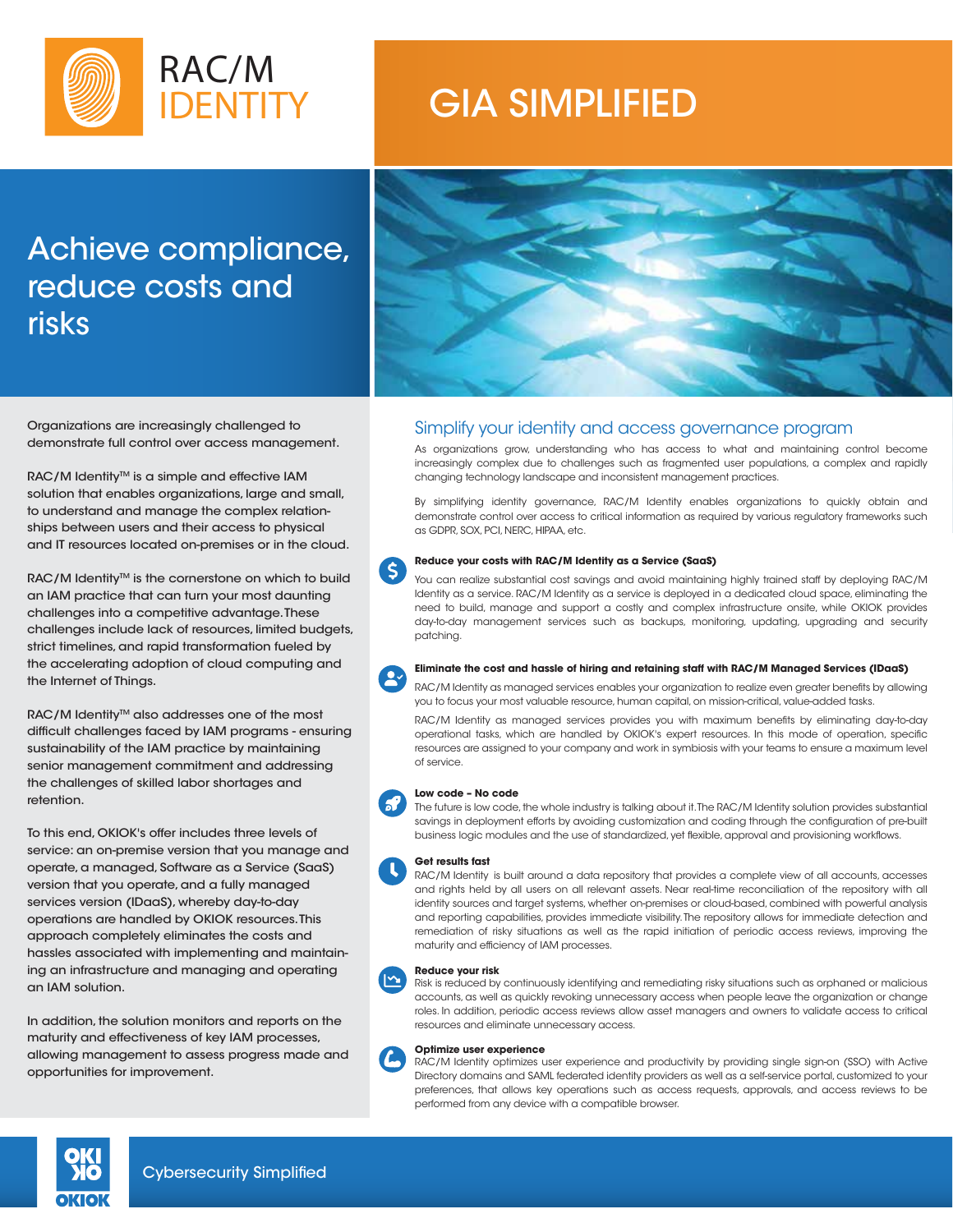### A different approach, focused on concrete results

RAC/M Identity differs from traditional identity governance and administration (IGA) suites in that it is delivered as a complete service offering, supported by a proven, risk-free, deployment methodology.

Our approach focuses on building a solid foundation of enhanced identity and access management governance and processes, which is a prerequisite for automated provisionning.

*In fact, IAM projects often stumble when they aim to hastily automate IAM processes without gaining a clear understanding of existing, often obscure, practices or taking the time to clean up access data and establish a clear, shared vision of goals.*

RAC/M Identity puts forward the establishment of a clear identity governance strategy, tailored to the real needs of your organization, by providing you with the critical expertise and support that will allow you to achieve it. This approach will enable you to, among other things:

- Quickly understand your organization's identities and access rights structure across integrated identity sources, target systems and applications.
- Identify and revoke unnecessary identities and accounts.
- Manage employee, privileged user, contractor, and external user accounts.
- Manage service, shared, generic and technical accounts.
- Assign owners, approvers, reviewers, and trustees to assets, accounts, and roles.
- Define a structured access model based on business and application roles and assignment rules.
- Define, monitor, and enforce segregation of duties (SOD) rules to prevent fraud and error.
- Implement a flexible access certification process for identities, roles, rights, and segregation of duties conflicts.
- Promote self-service access management and password resets through automated approval workflows.
- Automate the arrival, departure, and movement of users by automatically provisioning and de-provisioning accounts, group members and rights in connected target systems.
- Provide all required artifacts to support compliance and audit requirements.
- Automatically generate metrics to maintain executive support for the IAM program.

## Flexibility by configuration *Low code – No code*

RAC/M Identity easily adapts to any technological and business context by integrating with existing systems and business processes through the configuration of a rich set of integrated business logic modules. To reduce integration time and effort, RAC/M Identity can handle any type of reference data representing your organizational structure, workflows, nomenclature, or business logic. The user experience can be enhanced by customizing forms and screen labels to match your organization's nomenclature. This approach eliminates costly customization efforts, reduces deployment costs, and delivers better results faster.

### Unlimited data model

A key feature of RAC/M Identity is the ability to dynamically extend the data model to represent and manage any number of specific attributes populated from your data sources. These extended attributes are defined by you and can be attached to data elements such as identities, roles, accounts, groups, and organizations. These extended attributes can be invoked just like standard attributes to further define business logic or filter search results.

### Fast and convincing results

Every RAC/M Identity implementation begins with the mapping, consolidation, and analysis of identity data. These first steps catalyze an organizational transformation that brings immediate and lasting improvements to information access management practices. In fact, RAC/M Identity has enabled our customers to analyze, detect and revoke unnecessary accounts and rights within days of implementation.

### Powerful matching algorithms

Real-world identity data is never clean, complete, or reliable. Ask anyone who has tried to manually match multiple accounts to unique identities. To solve this challenge, RAC/M Identity includes a set of powerful matching algorithms.

These algorithms allow users to quickly solve many complex matching conditions such as:

- Name collisions
- Spelling mistakes
- Alternative spellings
- Different order of naming components
- And several others.

The matching logic can be iteratively refined to a very high level of automated matching, depending on the quality of the source data. The remaining unmatched accounts or identities can be matched manually with the help of the included tools.

## Role mining and modeling

RAC/M Identity includes powerful role mining and modeling tools.

The identities and assets to be analyzed can be determined using filtering rules. These rules can be based on any relevant characteristics to determine the identities and assets to be analyzed. Mining algorithms automatically identify common access rights and permissions that can be assigned to roles. This is the bottom-up method.

Roles can also be defined in a top-down manner, allowing role engineers and experts to determine exactly what rights should be granted.

The combination of bottom-up and top-down approaches is a powerful and flexible feature supporting a two-tier role model where business and application roles can be dynamically assigned by assignment rules and policies.

Dynamic role assignment significantly reduces operational effort. Roles can also be statically assigned to specific members.

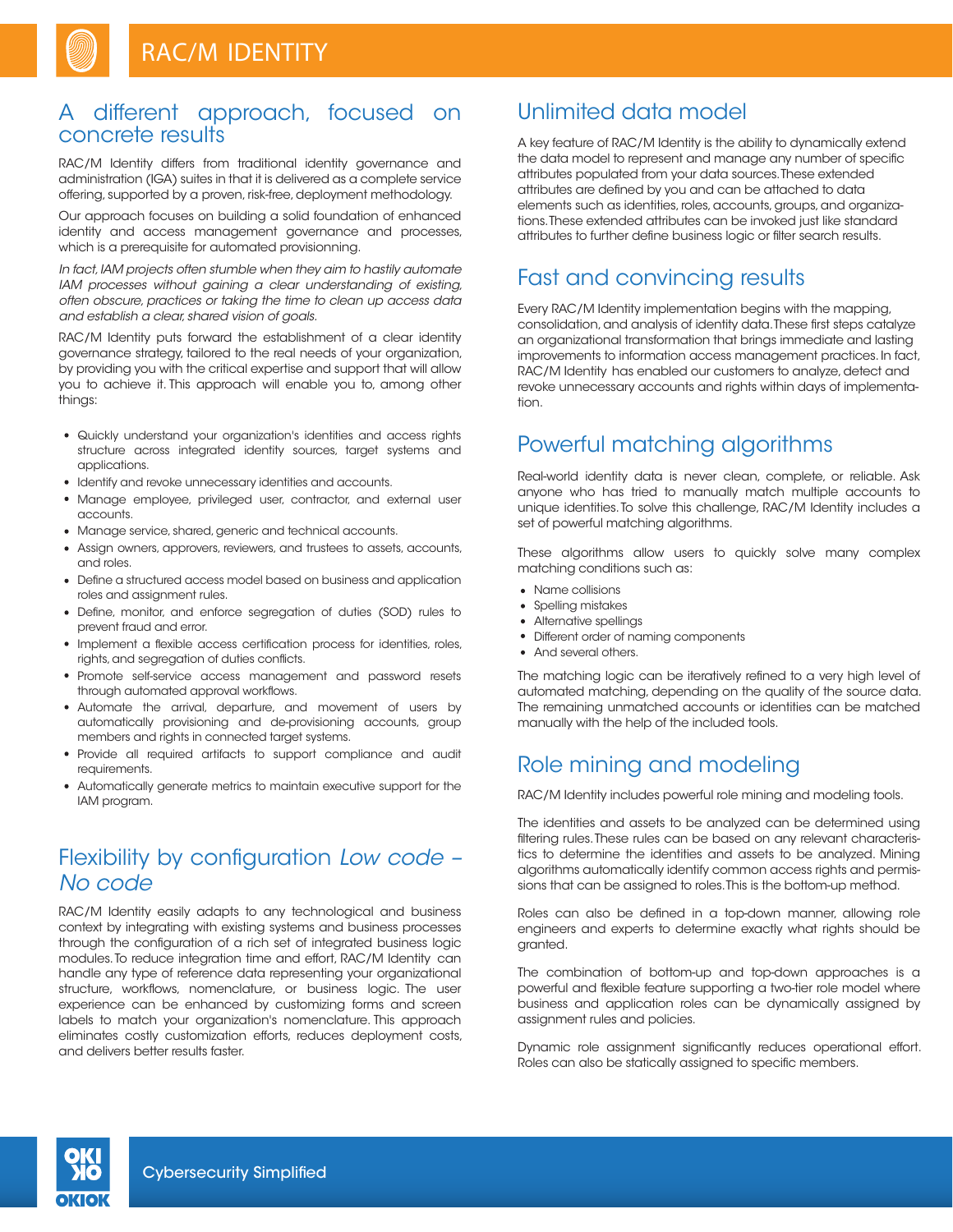

# Integration capabilities

RAC/M Identity integrates easily with virtually any identity source and target system. It does so with Identity Connector Framework (ICF) connectors and flat file collectors. These connectors, along with the required business logic, are built into many predefined templates for applications and systems such as Active Directory (AD), LDAP directories, SQL databases, AS/400, SAP BW, SAP IDoc files, as well as for cloud applications such as Office 365 and ServiceNow.

This flexible architecture allows RAC/M Identity to easily adapt to any existing and future technical environment.

# Risk reduction

RAC/M Identity reduces attack surfaces by systematically eliminating unnecessary accounts and rights, controlling over-privileged accounts, performing near real-time reconciliations between identity sources and all target systems, formalizing access request approval workflows, and enabling periodic and ad hoc reviews.

# Two editions for maximum scalability

RAC/M Identity is available in two editions allowing maximum scalability for organizations of any size.

The RAC/M Identity Governance Edition enables the implementation of an identity repository to perform access reviews to quickly meet regulatory or contractual requirements.

The Premium Edition includes all the features of the Governance version but adds self-service and automated provisioning using ICF connectors.

#### **Governance <sup>O</sup>** Complete visibility of entitlements

**<sup>2</sup>** Access reviews & recertification **RBAC/ABAC access models** 

**Flat files** 

#### Premium

- **6** Complete visibility of entitlements
- **2** Access review & recertification
- **RBAC/ABAC access models**
- Self-service
- **Automated processes V** ICF connectors
- **R**<sub>d</sub> Flat files

RAC/M Identity's unique identity governance model as managed services and low total cost of ownership make it a viable solution when other IAM solutions are too costly or cannot meet functional requirements. RAC/M Identity is designed to manage an unlimited number of identities in complex scenarios involving both external users and your employees, across all your information systems.

### USER EXPERIENCE

| <b>Features</b>                                      | <b>Benefits</b>                                                                                                                                                                                                           |
|------------------------------------------------------|---------------------------------------------------------------------------------------------------------------------------------------------------------------------------------------------------------------------------|
| Web Interface                                        | Administrators can easily perform all<br>configuration and management tasks from<br>any browser.                                                                                                                          |
| Responsive web interface                             | Tasks such as access reviews, access<br>request approvals and notification<br>responses can be performed from any<br>supported browser and mobile device.                                                                 |
| Fully customizable integrated<br>self-service portal | Access requests and tasks such as<br>approvals and access reviews can be<br>performed by end users, managers, super<br>users, and certifiers through the included<br>self-service portal, customizable to your<br>colors. |
| Integration with ticketing solutions                 | The solution allows you to open and<br>manage tickets in ITSM ticketing solutions<br>such as ServiceNow™ and others.                                                                                                      |
| REST and SOAP APIs for administra-<br>tive functions | Self-service and administration functions<br>can be automated or performed by<br>applications via REST and SOAP APIs.                                                                                                     |
| Customizable user interface                          | The user experience can be enhanced by<br>customizing the user interface to match<br>your organization's specific colors and<br>nomenclature.                                                                             |

### **CAPABILITIES**

| <b>Features</b>                                                                                   | <b>Benefits</b>                                                                                                                                                                                                                                                                                                                                                                                                                                              |
|---------------------------------------------------------------------------------------------------|--------------------------------------------------------------------------------------------------------------------------------------------------------------------------------------------------------------------------------------------------------------------------------------------------------------------------------------------------------------------------------------------------------------------------------------------------------------|
| <b>ICF</b> bi-directional connectors for<br>integration of identity sources and<br>target systems | <b>IBi-directional integration of virtually any</b><br>target system, SaaS application or identity<br>source, such as:<br><b>Active Directory</b><br>•LDAP directories<br>•SQL Databases<br>•SAP BW<br>$\cdot$ SAP IDocs<br>.Windows servers 2008/2012/2016<br>·NIX servers (*Linux/Unix)<br>•Microsoft Graph API<br>(Office 365, Azure, etc.)<br>$\cdot$ AS/400<br>• Any target system, SaaS application<br>or identity source via a scripting<br>connector |
| Unidirectional collectors                                                                         | One-way collectors can import and<br>process data from any identity source,<br>target system or application that can<br>export access data to a flat file such as<br>CSV. XLS. XLSX. IDOC. etc.                                                                                                                                                                                                                                                              |
| Automated matching algorithms                                                                     | Automated matching algorithms Several<br>automated matching algorithms such as<br>soundex, multiple soundex, permutations<br>as well as flexible business logic allow for a<br>high rate of account to identity matching<br>without user intervention.                                                                                                                                                                                                       |
| Manual matching interface                                                                         | Remaining accounts and identities can be<br>manually matched using a variety of<br>powerful tools.                                                                                                                                                                                                                                                                                                                                                           |